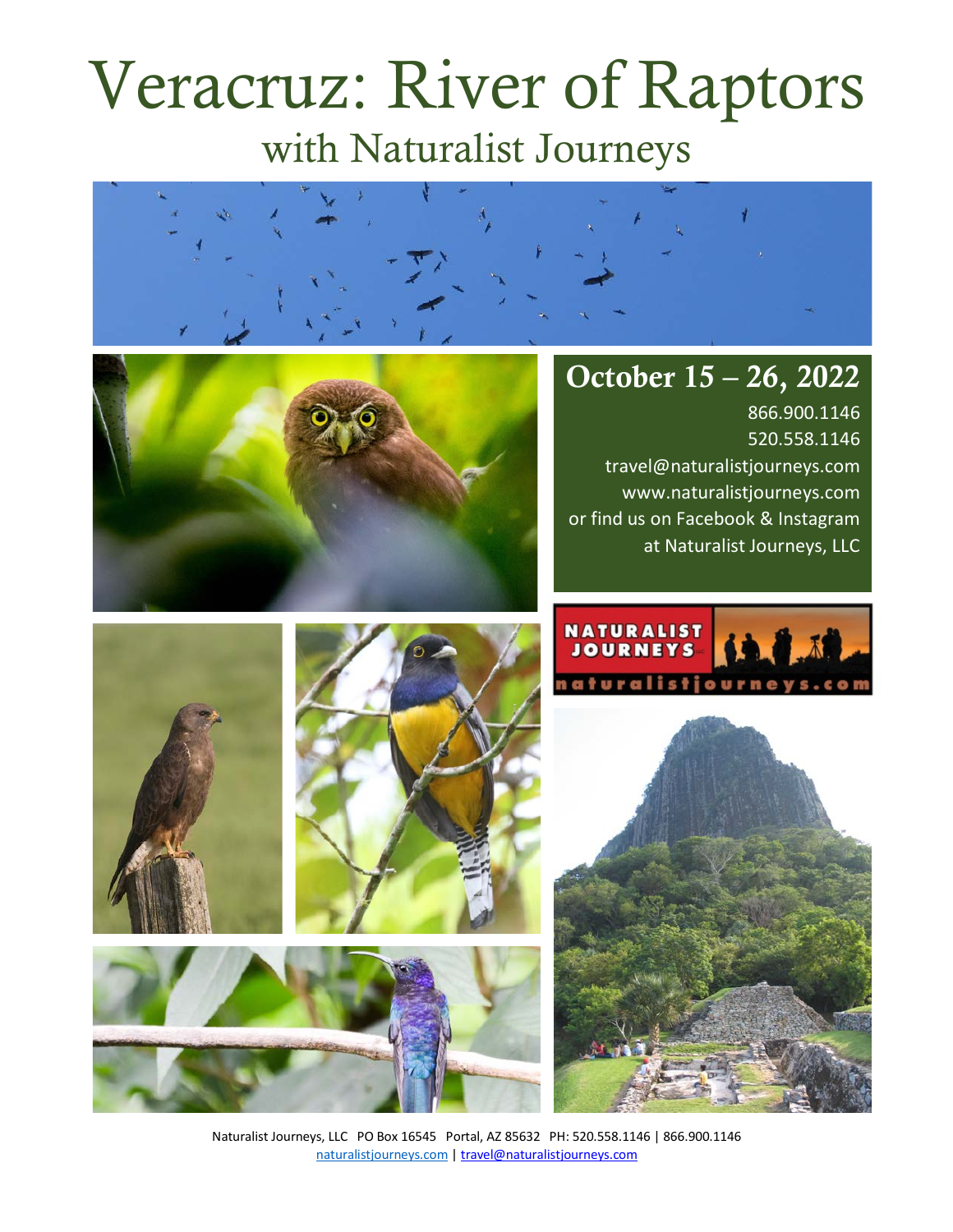

#### Tour Summary

12-Day / 11-Night Veracruz Migration Tour \$4290, from Veracruz Airport is Veracruz International (VER)

#### Tour Highlights

- $\checkmark$  Witness the migration spectacle of potentially millions of raptors, swallows, pelicans, butterflies, dragonflies, and more
- $\checkmark$  Learn from local conservationists about habitat protection and restoration work in Veracruz
- $\checkmark$  Visit the ancient Totonac archeological sites of Cempoala and Quiahuixtlan
- $\checkmark$  Explore the fabulous Museum of Anthropology in Xalapa
- $\checkmark$  Tour Hernan Cortez's first house in the new world and the old town of La Antigua, site of the oldest church in the Americas
- $\checkmark$  Explore diverse habitats like coasts and beaches, rivers, savannah, pine-oak forest, and cloud forest
- $\checkmark$  Take an evening cruise down La Antigua River for shorebirds, gulls, terns, and herons
- $\checkmark$  Bird, sample coffee, and eat a classic lunch at an old coffee hacienda
- $\checkmark$  Learn about the tropical rainforest and its diverse bird community in the Los Tuxtlas/Catemaco region

Join this exciting excursion to Veracruz, Mexico, the migration crossroads of the Americas, the intersection of diverse biological realms, and a site of historical encounters between peoples of the old and new worlds. This trip also helps support the Pronatura Veracruz hawk migration monitoring program at the most important hawk migration site in the world.

Veracruz is one of Mexico's most diverse states, with elevations spanning from snow-capped volcanic peaks to sandy beaches on the Gulf of Mexico. Explore a wide variety of habitats with the chance to discover the world-renowned Veracruz River of Raptors, the largest hawk migration site on the planet. We explore archeological and cultural sites, including the Totonac sites of Cempoala and Quiahuiztlan and the ruins of Hernan Cortez' first house in the new world. We learn about the rewards and challenges of bird and habitat conservation being done by conservation partners in Veracruz.

In addition to raptors (over 1,000,000 individual hawks and vultures have been counted here daily!), Veracruz is a major migration pathway for passerines, butterflies, and dragonflies. The region is diverse in bird species and is located at the northern edge of many subtropical and tropical species' range. We also spend time at higher elevation pine-oak and cloud forests to explore the diverse avifauna; visit a shade-coffee plantation to enjoy birds, excellent coffee, and a traditional lunch. A highlight is a tour of the renowned Museum of Anthropology in Xalapa, with its extensive collection of pre-colonial Mexican artifacts.

We also travel south to explore the Los Tuxtlas/Catemaco region, the northernmost extent of true tropical rainforest on the east coast of the Americas. Here we add many species that simply do not occur further north.

Join us for this fun and educational trip to one of the most fascinating parts of Mexico. While we emphasize birding and observing the migration spectacle, we also spend time learning about the ancient and modern cultures of the region, meeting the friendly locals, and enjoying excellent cuisine.

Naturalist Journeys, LLC PO Box 16545 Portal, AZ 85632 PH: 520.558.1146 | 866.900.1146 naturalistjourneys.com | travel@naturalistjourneys.com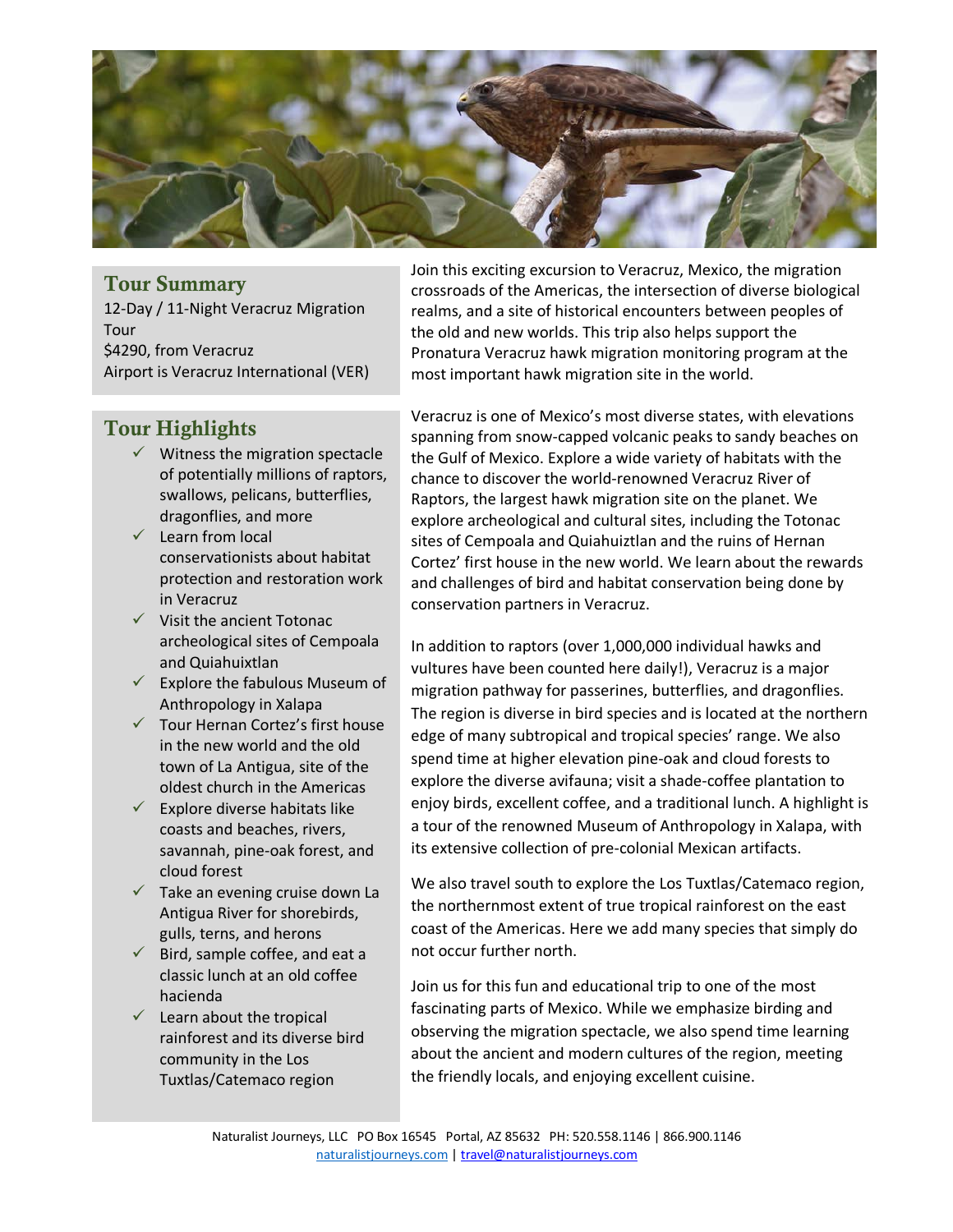## **Itinerary**



#### Sat., Oct. 15 Arrival in Veracruz

Welcome to Mexico! Arrive today at Veracruz International Airport. You can arrive at your leisure; a representative from our local operator transfers you from the airport to our hotel. Dinner tonight is at your leisure, but please feel free to get acquainted with others on the tour through an informal dinner. *Accommodations at Hotel Mocambo, Veracruz*

## Sun., Oct. 16 Morning Birding | Cempoala Archeological Site

We gather this morning for our first formal group meal. For those interested, we can enjoy an early morning bird walk on the hotel grounds before our sumptuous breakfast. We may find Ferruginous Pygmy-Owl, gulls, terns, seabirds, and songbirds along the beach and in the hotel gardens.

After breakfast, we travel to the town of Cardel, where we visit the archeological site of Cempoala, an important pre-Columbian Totonac site. We'll receive a tour of the site and its small museum from a local guide to learn about this important coastal Mexican culture. We often see birds at the site, too, including perhaps some migrating raptors. We return to Cardel, our base for the next few days, for lunch. In the afternoon, we concentrate on the raptor migration, either from the roof of our hotel in Cardel or at the alternate hawkwatching site at Chichicaxtle. We hope to see large numbers of Broad-winged Hawk, accompanied by Mississippi Kite, Turkey Vulture, and Swainson's Hawk. Also present in migration can be numerous Anhinga, American White Pelican, Wood Stork, kingbirds, and swallows.

Dinner tonight is in a local restaurant, followed by an evening program on the *Rio de Rapaces* project, which includes an introduction to the migrating raptors. *Accommodations at Hotel Bienvenido, Cardel (B,L,D)*

## Mon., Oct. 17 Coastal Birding | Afternoon Hawk Watching

We enjoy an early breakfast at the hotel this morning. As with all of our migration tours, the specific agenda for today day may vary, particularly depending on the magnitude of the raptor migration as the day develops. In the morning, we will visit the coastal dune forests and wetlands in the Cansaburro area. The wetlands may have Bare-throated Tiger-Heron, Black-crowned Night-Heron, Muscovy Duck, Northern Jacana, and Ruddy Crake. The nearby trees along the dunes are often filled with an array of migratory songbirds while hordes of swallows fly overhead. After this great start, we head a bit further north to visit the archeological site of Quiahuiztlan (a beautiful Totonac burial site overlooking the coast).

We return to Cardel for lunch. After lunch, we visit Hernan Cortez' house in the village of La Antigua; here we also see the first church in the Americas and take a delightful river boat trip on La Antigua River, down and back to its mouth, ending at sunset. Dinner tonight is at an open-air restaurant in La Antigua. Tonight, and at many of our other restaurant stops on the trip, we have the chance to enjoy excellent local seafood from the Gulf of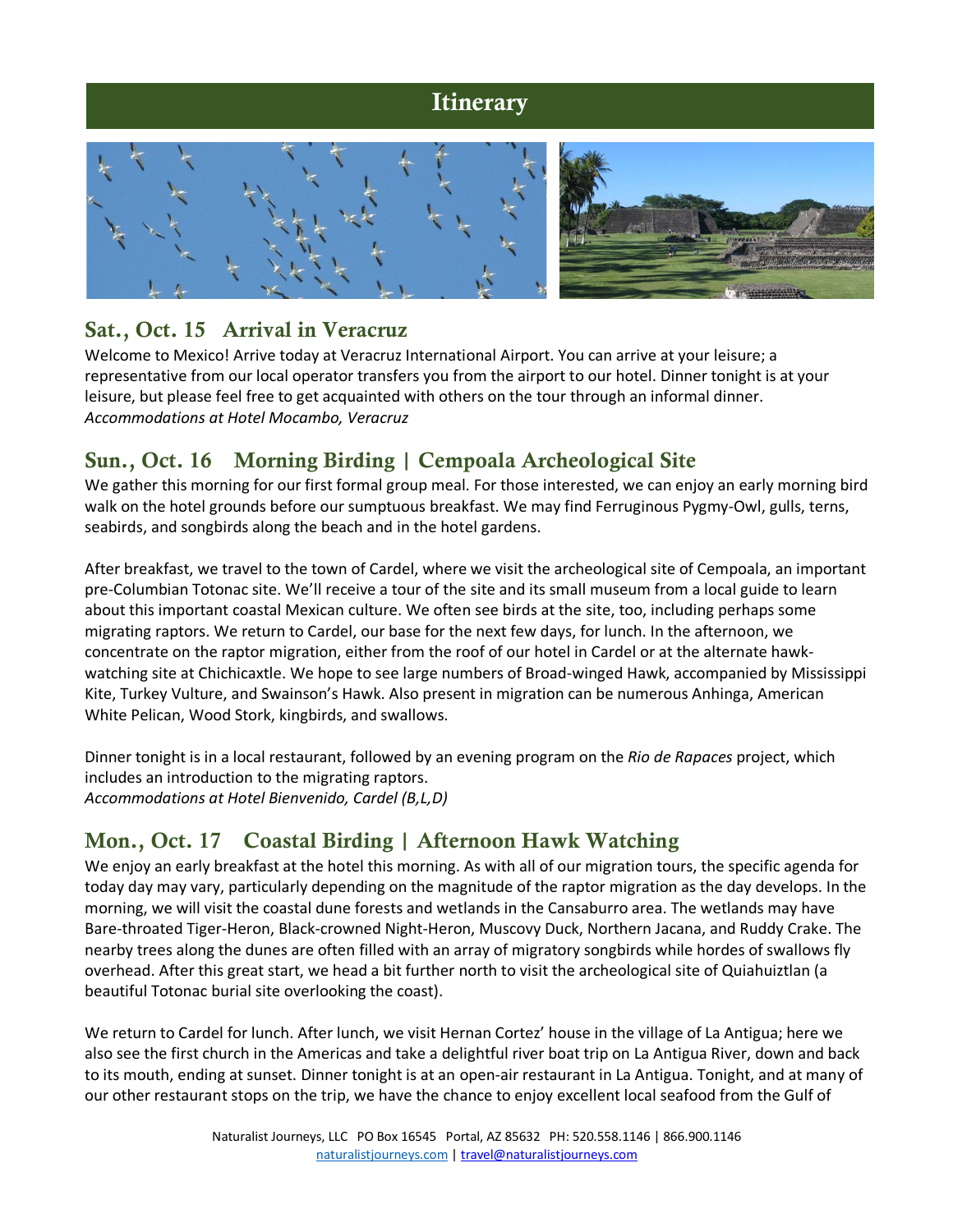

Mexico, deliciously flavored Mexican-style, and quite different from what you may expect from your local Mexican restaurant in the US!

After dinner we go over our list for the day. Birding highlights may include many of the local raptor species such as Grey Hawk, Roadside Hawk, Hook-billed Kite, Great and Common Black Hawk, and Aplomado and Laughing Falcons. Additionally, other local species provide a great introduction to tropical birding with species that include Altamira Oriole, the very local Rufous-naped Wren, Black-headed Trogon, Rose-throated Becard, Blackheaded Saltator, all five kingfisher species, Montezuma Oropendola, Aztec Parakeet, and Masked Tityra. At each of the sites, we also hope for a spectacular passerine and water bird migration. The butterfly and dragonfly migration can be spectacular as well.

*Accommodations at Hotel Bienvenido, Cardel (B,L,D)*

#### Tues., Oct. 18 Coastal Birding | Afternoon Hawk Watching

After an early breakfast at the hotel, we travel out to the coast to bird Playa Juan Angel (or, Johnny Angel Beach). This gives us a chance to find and see a variety of water- and shorebirds that we are unlikely to encounter elsewhere on the trip. Plus, we hope to encounter a good morning migration of songbirds that pass through along or near the shore. After the morning on the coast, we head inland to look for birds more characteristic of the inland forests and rivers of Veracruz. Species we hope to find include Ferruginous Pygmy-Owl, Squirrel Cuckoo, Gray-crowned Yellowthroat, Rose-throated Becard, Plain Chachalaca, Canyon Wren, and the local, endemic subspecies of Rufous-naped Wren. Plus, the usual swarms of migrating songbirds!

We return to Cardel for lunch and then head out to where the hawk migration is best, either in Cardel or at the Bird Observatory at Chichicaxtle. In addition to the (hopefully) abundant Broad-winged and Swainson's Hawks and Turkey Vulture, we may see Mississippi Kite, Zone-tailed Hawk, Osprey, Peregrine Falcon, and Snail Kite. The bird observatory also has a small gift shop for us to support the conservation effort directly! At the end of the day, we return to Cardel for dinner and a review of the bird list. *Accommodations at Hotel Bienvenido, Cardel (B,L,D)*

#### Wed., Oct. 19 Shade-Coffee Plantation, Xalapa

After breakfast in Cardel we say goodbye to our accommodations, and we head inland to visit the historic Rancho El Mirador certified shade-coffee hacienda for some delightful birding followed by a traditional Mexican lunch. The birding is fabulous there and, in fact, it is hard to even leave the parking lot! Many forest and secondgrowth specialties like Blue-capped Motmot, Black-headed Saltator, Collared Aracari, Montezuma Oropendola, Azure-crowned Hummingbird, Ivory-billed Woodcreeper, Tropical Parula, Gartered Trogon, and more are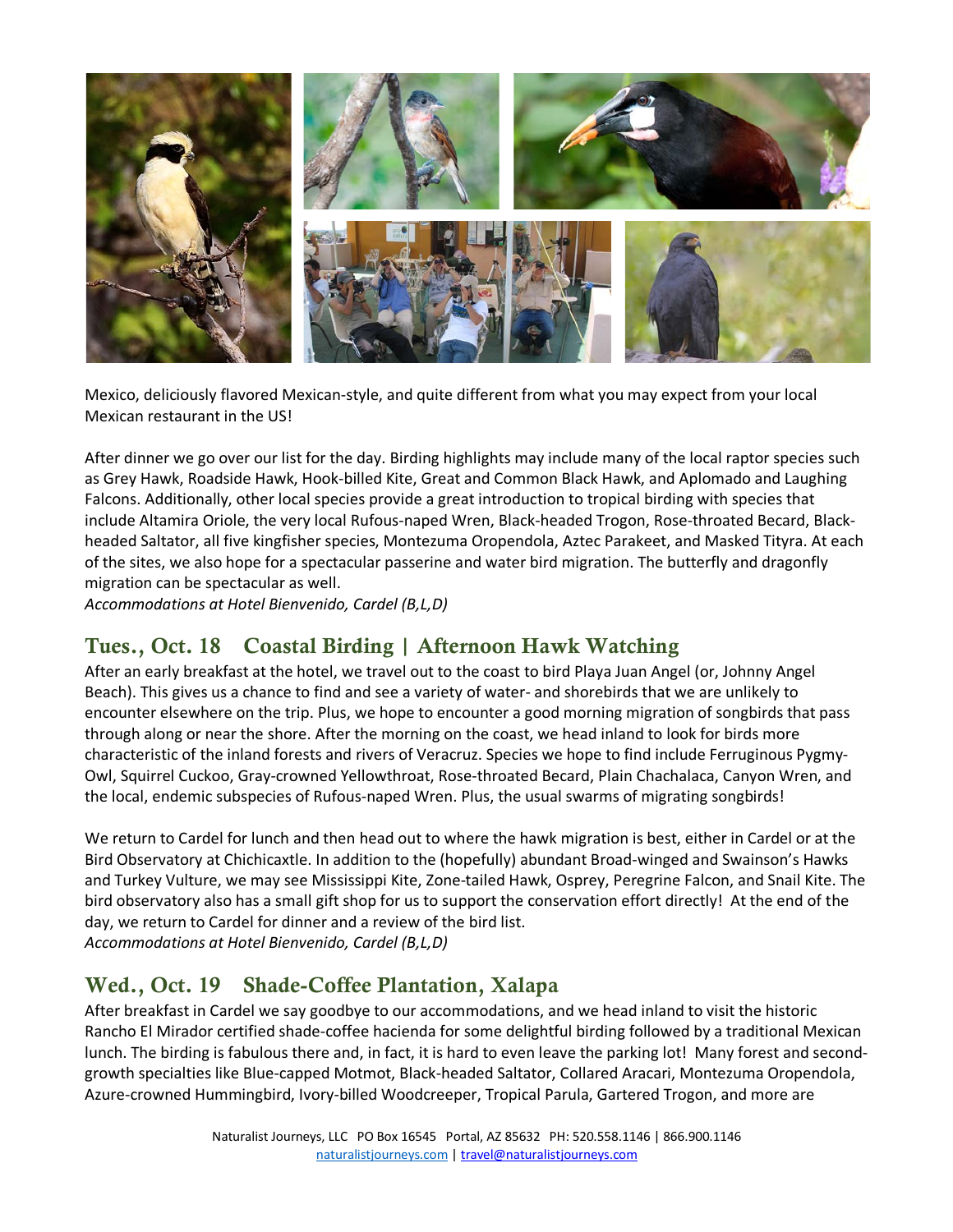

possible. The visit includes a short drive through the coffee plantations, where we also gain an insider's perspective from the owner on coffee growing and consumption. After birding, we return to the hacienda for a fabulous, home-cooked Mexican lunch with tamales, barbacoa, and more. Those interested have the opportunity to take home some of the genuine shade-grown coffee grown there.

We then head to the higher elevations of Xalapa, the capital city of Veracruz, and its smaller neighbor, Coatepec. We stay for two nights here, just a short ride up the mountains from Cardel. This colonial city is quite lovely, with beautiful architecture, a pleasant climate, and very fine Mexican cuisine, quite different from the coast. Here we visit several sites in the surrounding cloud forest and pine-oak forest, including taking the time to explore around a beautiful waterfall and witness a spectacular 2000-foot canyon. The habitat of the higher elevations here supports many endemic species as well as migrants and other residents, especially of mixedspecies flocks. We are joined at dinner tonight by staff of Pronatura Veracruz, a local conservation organization headquartered in nearby Coatepec, to informally discuss the opportunities and challenges of doing conservation in the region.

*Accommodations at Posada Coatepec (B,L,D)*

# Thurs., Oct. 20 High Elevation Birding | Xico

Today will be devoted to exploring the higher elevation forests and other habitats above Xalapa, mostly on the slopes of the Cofre de Perote volcano. After an early breakfast, we head up the highway the small community of La Joya (at about 7100 ft). The area around this community is largely dominated by Mexican weeping pine (*Pinus patula*) with oaks and other hardwoods mixed in. This is a new habitat for our tour and we hope to see many montane forest species including Brown-backed Solitaire; Golden-browed, Crescent-chested, Hermit, and Townsend's Warbler; Blue-throated and Amethyst-throated Mountain-Gem; Slate-throated Redstart; Steller's Jay; Acorn Woodpecker; Yellow-eyed Junco; and Mexican Chickadee. We then continue up in elevation to the area known as Las Minas (about 7750 ft) to look for Red and OIive Warbler, Gray-breasted Wood-Wren, and White-breasted Nuthatch. We will explore the area around the Ejido 20 de Noviembre for Black-headed Siskin and Striped Sparrow.

After lunch at a restaurant, we drive to the historic town of Xico (famous for its mole) and the nearby Cascada de Texolo, a spectacular waterfall. In addition to a fine view of the falls, we hope to find some interesting birds, including Chestnut-headed Oropendola, White-collared Swift, and Violet Sabrewing. We return to Coatepec for dinner and a review of the bird list.

*Accommodations at Posada Coatepec (B,L,D)*

## Fri., Oct. 21 Xalapa | Anthropology Museum

After breakfast, we make a short drive through Xalapa to the Parque Ecológico Macuiltépetl, a park consisting of an extinct volcanic cone in the middle of the city. We slowly walk and wind our way up to the crater at the top, birding along the way. The birding here can be fabulous, including species such as Blue Mockingbird, Wedge-tailed Sabrewing, White-winged Tanager, Tropical Parula, Fan-tailed Warbler, and Brown-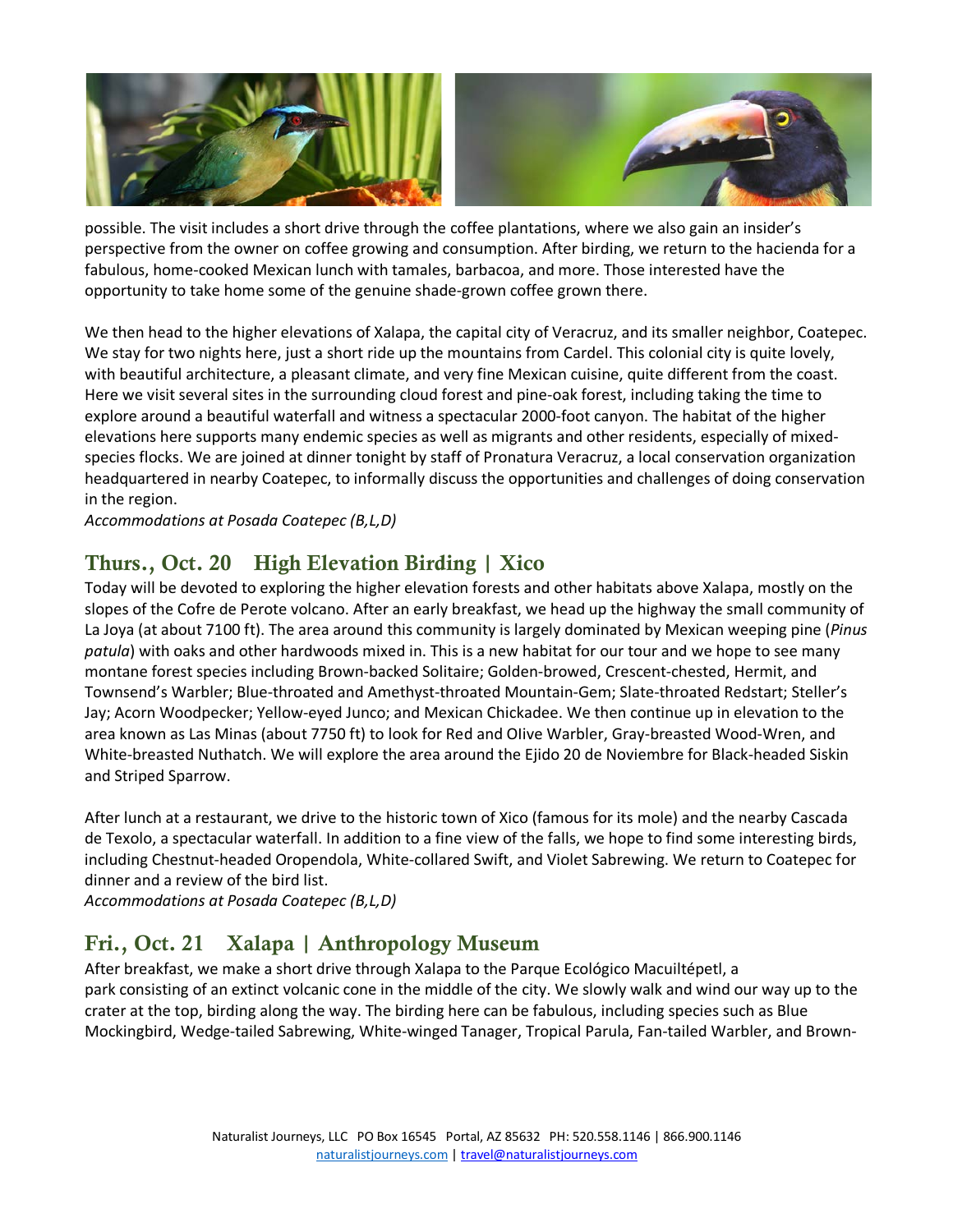

capped Vireo. A small natural history museum near the summit has a collection of injured and rehabbing hawks, for very close examination.

After lunch at a local restaurant, we head over to the Museo de Antropología de Xalapa (MAX) for a guided tour with a local guide. The MAX is the second-best anthropology museum in Mexico and has a fabulous collection of artifacts and information on Mexican anthropology and archeology, with an emphasis on the cultures that arose along the southeast Mexican coast of the Gulf of Mexico. Breaking away in late afternoon, we proceed back down to Cardel for dinner and the night.

*Accommodations at Hotel Bienvenido, Cardel (B,L,D)*

## Sat., Oct. 22 Las Barrancas | Alvarado | Tlacotalpan | Catemaco

We pack up early this morning and after breakfast at the hotel we travel south to spend the morning at Las Barrancas grasslands south of Veracruz City. We keep a special eye peeled for Double-striped Thick-Knee, Yellow-headed Vulture, Snail Kite, Limpkin, American and Pinnated Bittern, Common Tody-Flycatcher, swallows, and other marsh birds. We then proceed to the town of Alvarado, where we load up for our second boat trip around portions of the extensive Alvarado Lagoon wetland complex. The Alvarado Wetlands are a designated Ramsar wetlands of international importance and have been an area of active conservation, restoration, management, and community outreach by Pronatura Veracruz for many years. The boat trip lasts about 2.5 hours, during which we hope to see Common and Great Black Hawk, Russet-naped Wood-Rail, the mangrove race of Yellow Warbler, Mangrove Swallow, Barred Antshrike, Rufous-breasted Spinetail, and Black-collared Hawk.

We stop to have lunch in Tlacotalpan, a World Heritage town along the Papaloapan River. We arrive in Catemaco, our final destination today, in the late-afternoon. We then check into our hotel and enjoy even more local birding and an evening along the shore of beautiful Laguna Catemaco. *Accommodations at Hotel Playa Azul, Catemaco (B,L,D)*

#### Sun., Oct. 23 Nanciyaga | Los Tuxtlas Biological Station

After breakfast, we begin our exploration of the Catemaco region at the nearby Nanciyaga Reserve, a beautiful forested tract beside the shore of Lake Catemaco. We may hear Howler Monkeys as we enter the reserve. The birding is excellent here; we hope to see Scarlet Macaw, Ivory-billed Woodcreeper, Red-crowned Ant-Tanager, Long-billed and Stripe-throated Hermit, and, with any luck, Great Curassows. We can also observe birds on the lake, possibly including egrets, herons, Neotropical Cormorants, and Ruddy Crake. We then have a delicious lunch at the reserve's restaurant, featuring hand-made corn tortillas.

After lunch, we head down toward the coast, making a top at the famed Los Tuxtlas Tropical Biological Station. Birding along the road here is also wonderful, possibly including Lesser Greenlet, Yellow-olive Flycatcher, Golden-olive Woodpecker, Ochre-bellied Flycatcher, and Black-crowned Tityras. Migrants can be common, including Red-eyed Vireo, Chestnut-sided Warbler, and American Redstart. If time permits at the end of the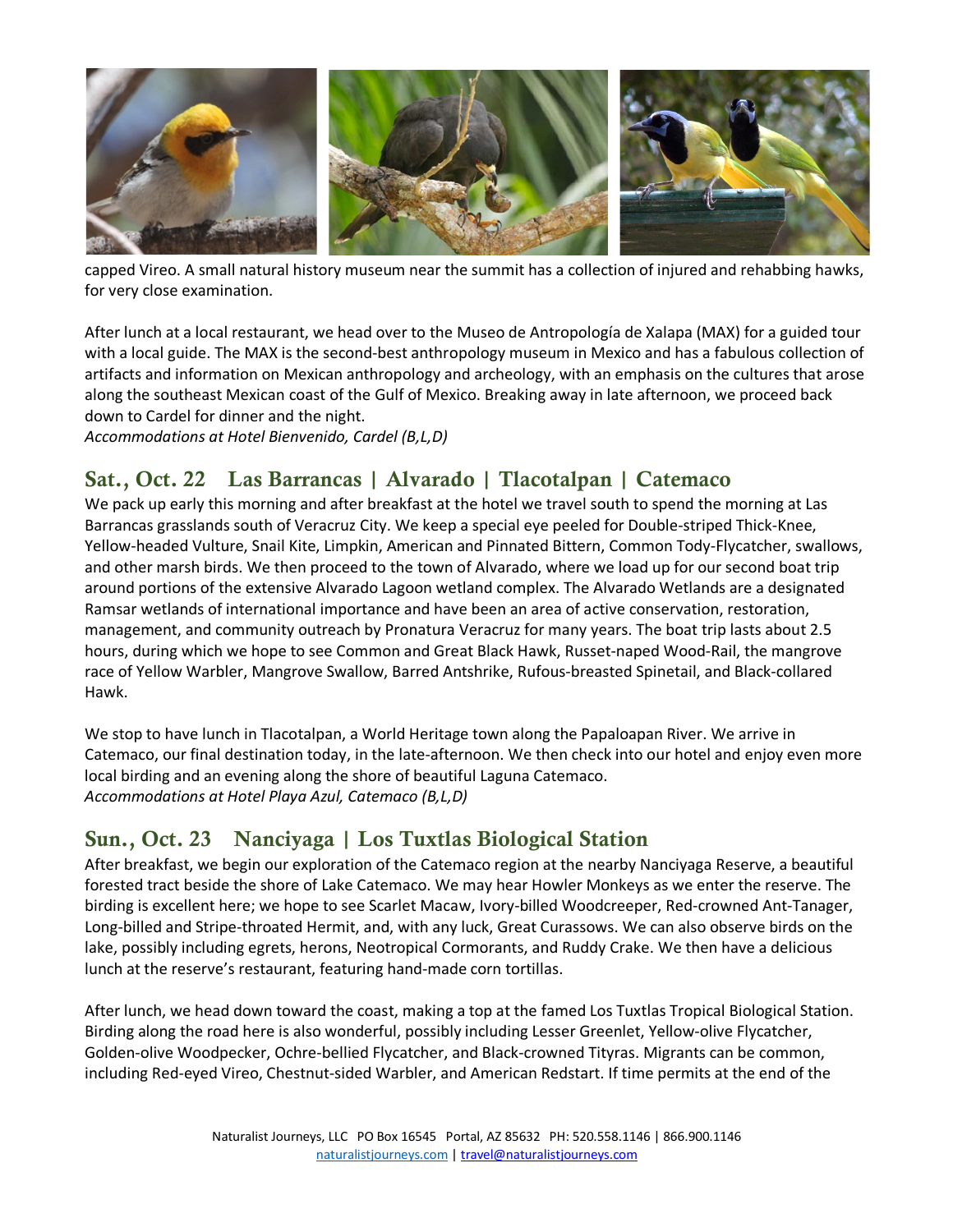

afternoon, we may drive all the way down to the coast to admire the view over the gulf—a fine way to conclude the day. We return to our hotel for dinner (with any luck, serenaded by Pauraques) and the bird list review. *Accommodations at Hotel Playa Azul, Catemaco (B,L,D)*

# Mon., Oct. 24 Ruiz Cortines | Catemaco | Owling

After an early breakfast at our hotel, we head up into the Los Tuxtlas mountains to explore the area near the small community of Ruiz Cortines, the site of a community-based birding tourism effort. This community is surrounded by high elevation montane and cloud forest, new habitat types for the trip. During the morning, we bird several sites around the town, hoping to find a nice array of species. These may include Ornate Hawk-Eagle, Tuxtla Quail-Dove (endemic to these mountains), Lesson's Motmot, Eye-ringed Flatbill, Yellowbilled Cacique, Slate-colored Solitaire, Chestnut-capped Brushfinch, Tody Motmot, Buff-throated and Scalythroated Foliage-Gleaner, Collared Trogon, and Blue-crowned Chlorophonia.

After a long and exciting morning, we return to Ruiz Cortines itself for lunch, in the community operated dining room. Depending on timing, before or after lunch, we will walk to some nearby hummingbird feeders set up by the community in hopes of seeing the Tuxtlas-endemic Long-tailed Sabrewing. In the afternoon, we return to our hotel to relax and do some birding on the grounds. After dinner, we head out just before dark to do some owling in hopes of finding Mottled Owl and other nocturnal species. *Accommodations at Hotel Playa Azul, Catemaco (B,L,D)*

## Tues., Oct. 25 Catemaco | Veracruz

We have a leisurely breakfast and either do some birding on the hotel grounds, or travel to a nearby spot to find species we have missed. After lunch in Catemaco, we pack and head back to Veracruz, possibly stopping along the way if there is time. We then enjoy our last dinner together in the hotel dining room. *Accommodations at Hotel Mocambo, Veracruz (B,L,D)*

#### Wed., Oct. 26 Departures

You can depart at your leisure this morning.

# Meet your Guide



**David Mehlman** is a naturalist with interests in birds, migration, ecosystems and natural disturbances, plants, and gardening. He holds a PhD from the Univ. of New Mexico. Dave worked for The Nature Conservancy for 25+ years as Director of its Migratory Bird Program. He has researched, implemented conservation projects, and led tours in Latin America and the Caribbean. An avid birder, Dave enjoys teaching about natural habitats and local cultures. He has published papers in scientific and popular journals.